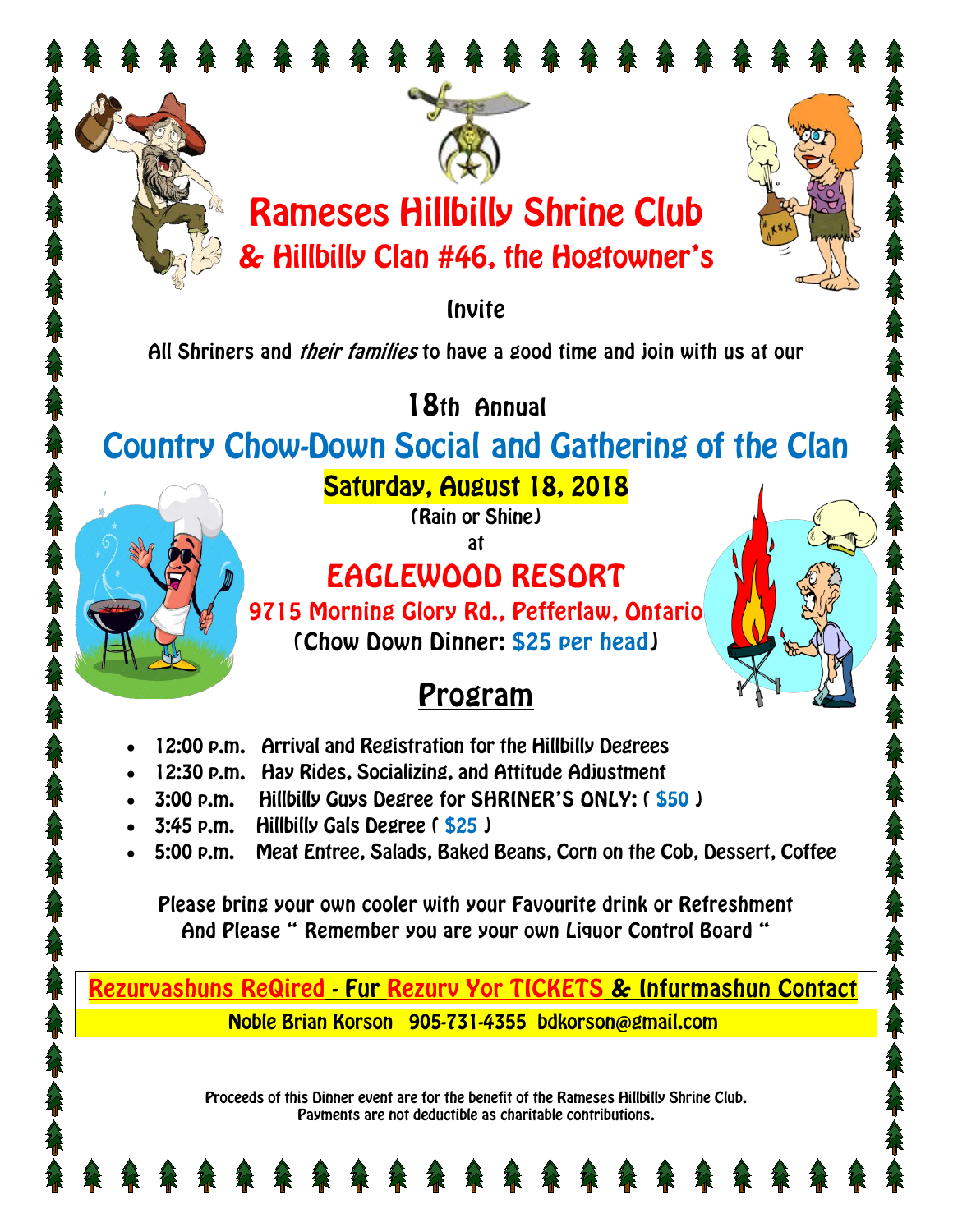## Country Chow-Down Social and Gathering of the Clan

Additional Details:

1/ Children 10 and under are free admission for dinner (Note: there are ponds and rivers on the site.... there are NO supervisors or lifeguards... parents are responsible for care of their children)

2/ Tenting and RV trailers are welcome at Eaglewood Resort... assume sites are NOT water & hydro serviced.... at \$25.00 per site. Victor McNeil - 905-751-6376

3/ There are 2 cabins at Eaglewood Resort... each cabin will sleep 4 people @ \$150. per night per cabin

4/ There are motels in the area...

The Sutton Motel 26274 Hwy.48 Georgina (905) 722-5621 -----------------------------

-----------------------------

Driftwood Motel 20963 Dalton Rd Georgina, ON (905) 722-3640

The Briars Resort 55 Hedge Road, R.R. 1, Jacksons Point, ON 866-202-1815

-----------------------------

-----------------------------

Peninsula Resort 202 Holmes Point Rd. Pefferlaw, ON 705-437-1890

Ramada Inn 49 Lorne St., Jacksons Point, ON 905-572-6232 ----------------------------

----------------------------

Casey's Port Bolster Inn 81 Clovelly Cove Port Bolster, ON (705) 437-1560 -----------------------------

Beaverton Motel & Tavern 501 OSBORNE Brock, ON (705) 426-4026

-----------------------------

Baldwin Motel 23721 48 Hwy Suite 9 Baldwin, ON (905) 722-9066